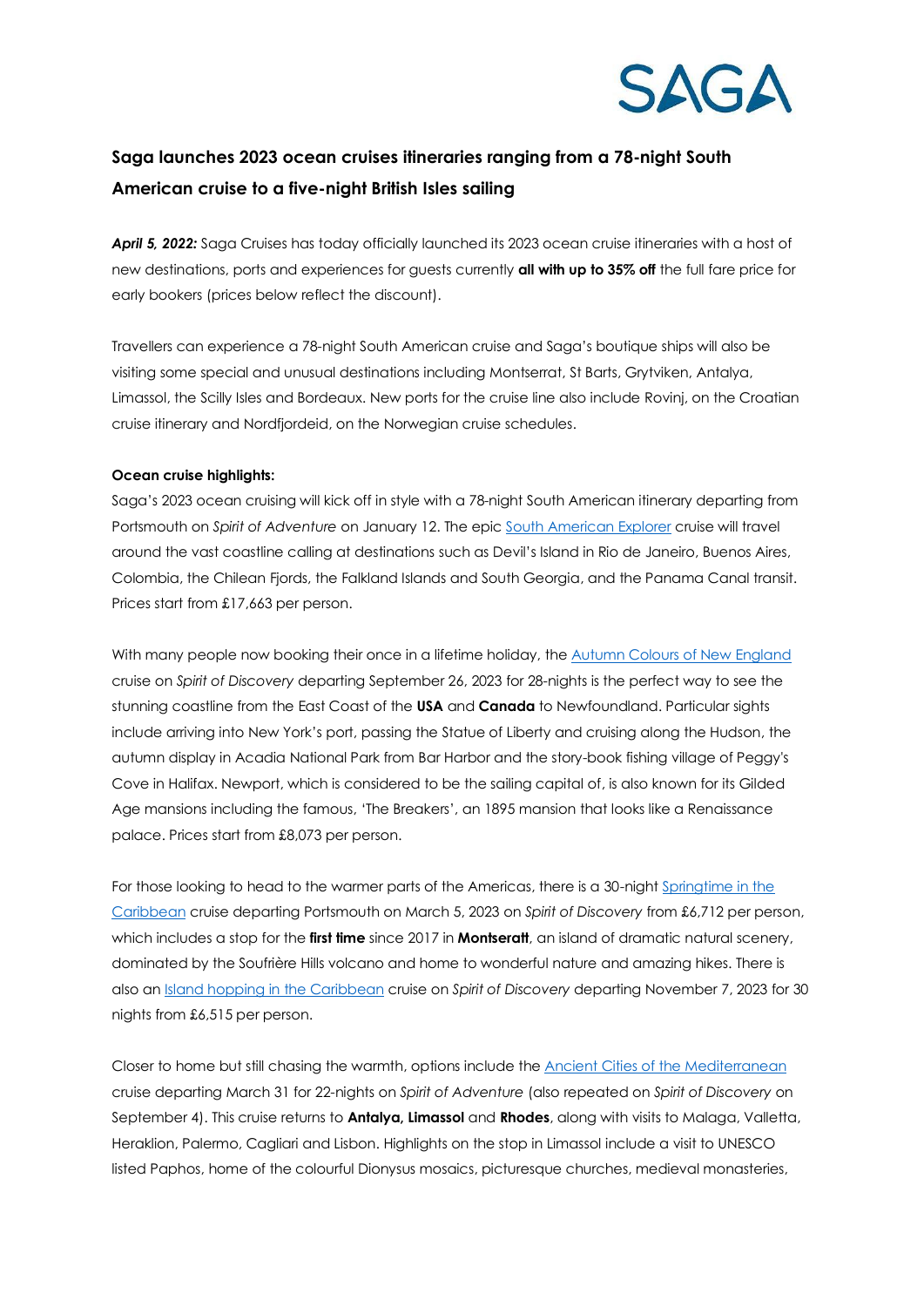

museums, countless antiquities, a pretty harbour guarded by a small castle and the underground Tombs of the Kings. In Rhodes, the tour takes in the Filerimos Monastery and Grand Masters' Palace, the Church of our Lady, built by the Knights of St John in the 15th century and a tour on foot to the 14th century medieval Palace of the Grand Masters. Prices start from £5,168 per person.

Travellers can explore the **Croatian** coast on Saga's [Venice and the Treasures of the Adriatic](https://travel.saga.co.uk/cruises/ocean/where-we-go/mediterranean-cruises/venice-and-the-treasures-of-the-adriatic-1.aspx?availability=2&duration=1-999&startdate=01/01/2023&enddate=31/12/2023&boardbasis=AI) cruise departing Portsmouth on April 9, 2023 on *Spirit of Discovery* and on October 9, 2023 on *Spirit of Adventure*. This **new** 22-night cruise travels from Dubrovnik along the Dalmatian coast to the Istrian Peninsular. Every port is steeped in history and a stone's throw from UNESCO heritage sites for guests to visit. It also stops at **Rovinj** – a **new port** for Saga – one of the last true Mediterranean fishing ports that faces Venice across the Adriatic and where guests will be dropped by tender into the heart of the town. Prices start from £4,995 per person.

Guests looking to test a **short cruise** or those interested in sailing the waters of the British Isles can select from: a five-nigh[t Capitals of the Emerald Isle](https://travel.saga.co.uk/cruises/ocean/where-we-go/british-isles-cruises/capitals-of-the-emerald-isle.aspx?availability=2&duration=1-999&startdate=01/01/2023&enddate=31/12/2023&boardbasis=AI) itinerary departing on April 4 on *Spirit of Discovery* from £1,155 per person; [Western Maritime Ports](https://travel.saga.co.uk/cruises/ocean/where-we-go/british-isles-cruises/western-maritime-ports.aspx?availability=2&duration=1-999&startdate=01/01/2023&enddate=31/12/2023&boardbasis=AI) on *Spirit of Discovery* departing May 1, 2023 for five nights from £1,109 per person; [Hidden Gems of the British Isles](https://travel.saga.co.uk/cruises/ocean/where-we-go/british-isles-cruises/hidden-gems-of-the-british-isles-2.aspx?availability=2&duration=1-999&startdate=01/01/2023&enddate=31/12/2023&boardbasis=AI) on *Spirit of Adventure*, a ten-night cruise departing May 26, 2023 and August 11, 2023, with prices from £2,198 per person; or [a Late Summer](https://travel.saga.co.uk/cruises/ocean/where-we-go/british-isles-cruises/late-summer-escape.aspx?availability=2&duration=1-999&startdate=01/01/2023&enddate=31/12/2023&boardbasis=AI)  [Escape](https://travel.saga.co.uk/cruises/ocean/where-we-go/british-isles-cruises/late-summer-escape.aspx?availability=2&duration=1-999&startdate=01/01/2023&enddate=31/12/2023&boardbasis=AI) on *Spirit of Adventure* departing September 11, 2023 for six nights with prices from £1,330 per person.

There are also a range of **short** seven-night cruises of the Fjords, including: [A Norwegian Trilogy](https://travel.saga.co.uk/cruises/ocean/where-we-go/norway-cruises/a-norwegian-trilogy.aspx?availability=2&duration=1-999&startdate=01/01/2023&enddate=31/12/2023&boardbasis=AI) on *Spirit of Adventure* departing May 7, 2023 from £1,664 per person; [Fjord Explorer](https://travel.saga.co.uk/cruises/ocean/where-we-go/norway-cruises/fjord-explorer.aspx?availability=2&duration=1-999&startdate=01/01/2023&enddate=31/12/2023&boardbasis=AI) on *Spirit of Discovery* departing on June 22, 2023 from £1,800 per person and; [Norway's Cities and Fjords](https://travel.saga.co.uk/cruises/ocean/where-we-go/norway-cruises/norways-cities-and-fjords-1.aspx?availability=2&duration=1-999&startdate=01/01/2023&enddate=31/12/2023&boardbasis=AI) departing on July 21, 2023 aboard *Spirit of Adventure* or July 30, 2023 on *Spirit of Discovery* from £1,764 per person. These popular cruises will all call at Flam, for an excursion on its famed railway and Geiranger as well as Nordfjordeid, a new port for Saga, which is nestled at the end of the Eidsfjord. The town has a new Viking museum and exhibition, with a full size replica ship and there's the option of an excursion to the ports of Loen and Olden.

Across the Norwegian Sea is a [Landscapes of Greenland and Iceland](https://travel.saga.co.uk/cruises/ocean/where-we-go/iceland-cruises/landscapes-of-greenland-and-iceland.aspx?availability=2&duration=1-999&startdate=01/01/2023&enddate=31/12/2023&boardbasis=AI) cruise on *Spirit of Discovery* departing on June 29, 2023 for 17-nights. Both awash with natural wonders, the arrival into **Greenland** is a breath-taking 60-mile passage along the Prinse Christian Sound, with mountains on either side, some of which reach over 7,000 feet. The tours showcase the best of the region and the communities that thrive in this beautiful but inhospitable environment. Departing Tilbury, the cruise takes in Isafjördur, Grundafjördur, Reykjavik (Iceland), Qaqortoq, Narsarsua and Nanortalik (Greenland) before calling at Scrabster (Scotland) on the way home. Prices start from £4,900 per person.

Saga's 18-night [Classical Italy and the Western Mediterranean](https://travel.saga.co.uk/cruises/ocean/where-we-go/mediterranean-cruises/classical-italy-and-the-western-mediterranean.aspx?availability=2&duration=1-999&startdate=01/01/2023&enddate=31/12/2023&boardbasis=AI) cruise departing from Dover on June 4, 2023 adds the beautiful village of Portofino to the itinerary, where *Spirit of Discovery* will anchor alongside superyachts and guests can take a tender to the harbour. The cruise also takes in Lisbon,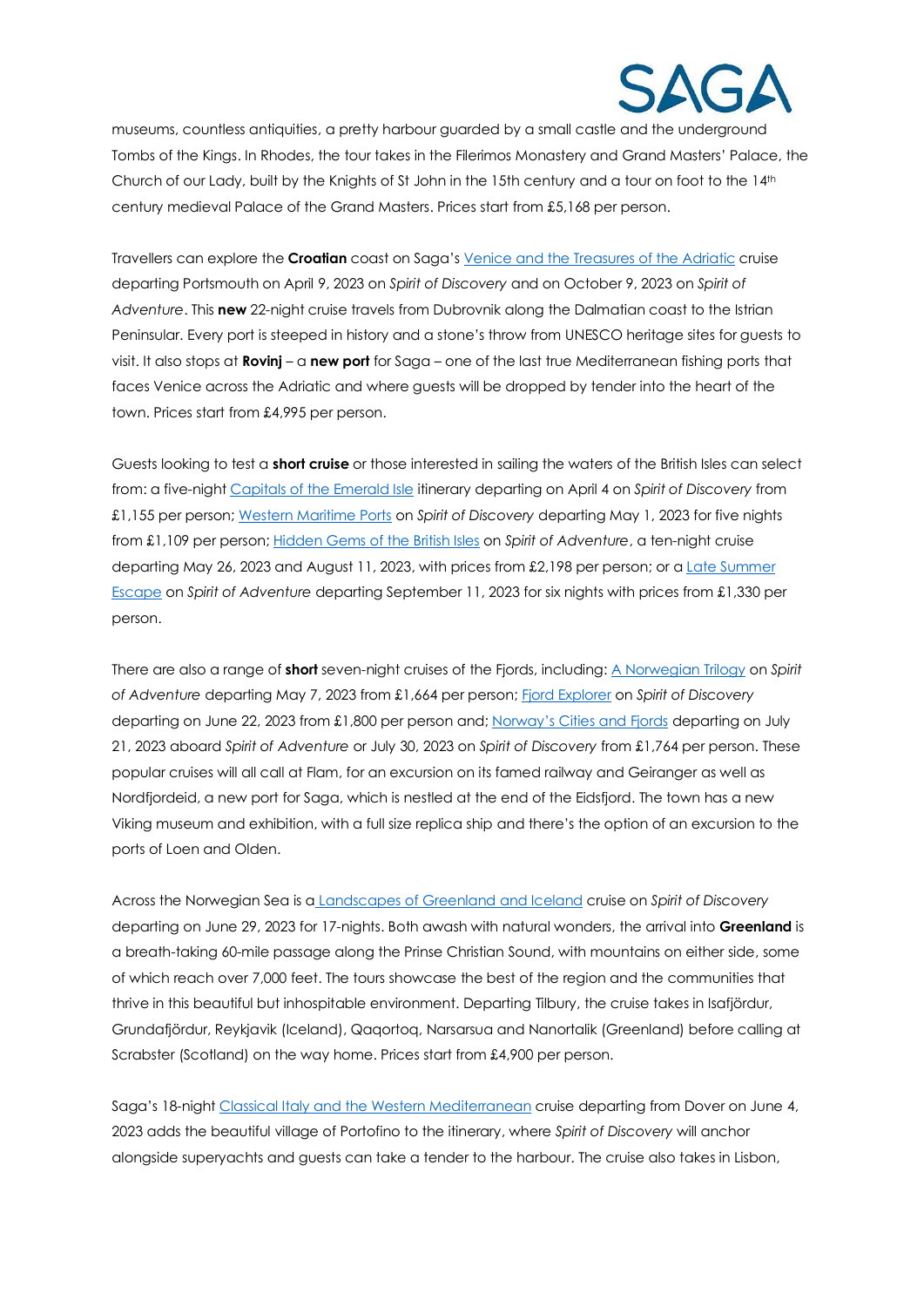

Portimão (Portugal), Palma (Majorca), Civitavecchia, Livorno (Italy), Monaco, Cartagena (Spain) and Gibraltar before arriving back to Tilbury. Prices start from £4,231 per person

There are plenty of options to escape the British winter and head to the warmth of the **Canary Islands**, with their volcanoes, rain forests, mountains, cities and fishing ports. A highlight for the year will be Porto da Praia's return to Saga's schedule on th[e Cape Verde and the Canary Islands](https://travel.saga.co.uk/cruises/ocean/where-we-go/canaries-cruises/cape-verde-and-the-canary-islands.aspx?availability=2&duration=1-999&startdate=01/01/2023&enddate=31/12/2023&boardbasis=AI) cruise. *Spirit of Adventure* departs from Portsmouth on November 13 for 21 nights taking in Funchal, Santa Cruz, San Sebastian, La Gomera, Porto da Praia, Porto Grande, Santa Cruz, Arrecife, and La Coruña, Spain. Tours to Funchal, Santa Cruz, Arrecife, Cádiz and La Coruña are included. Prices start from £4,650 per person. There are also a further six cruise options to the sub-tropical Canaries between February and Christmas 2023.

And of course, there are a range of **Mediterranean** cruises including three 15-night [Islands of the](https://travel.saga.co.uk/cruises/ocean/where-we-go/mediterranean-cruises/islands-of-the-western-mediterranean-2.aspx)  [Western Mediterranean](https://travel.saga.co.uk/cruises/ocean/where-we-go/mediterranean-cruises/islands-of-the-western-mediterranean-2.aspx) itineraries departing on April 22 and July 6 on *Spirit of Adventure* with prices from £3,318 per person, and from August 20 on *Spirit of Discovery* with prices from £3,325 per person. [Highlights of Spain and the Balearics](https://travel.saga.co.uk/cruises/ocean/where-we-go/mediterranean-cruises/highlights-of-spain-and-the-balearics-1.aspx?availability=2&duration=1-999&startdate=01/01/2023&enddate=31/12/2023&boardbasis=AI) departs on May 6, aboard *Spirit of Discovery* and on September 24, 2023 on *Spirit of Adventure* for 15 nights from £3,234 per person. [Lisbon and Spain's Atlantic Coast](https://travel.saga.co.uk/cruises/ocean/where-we-go/european-cruises/lisbon-and-spains-atlantic-coast.aspx?availability=2&duration=1-999&startdate=01/01/2023&enddate=31/12/2023&boardbasis=AI) on *Spirit of Adventure* departs on May 14, 2023 for 12 nights with prices from £2,767 per person.

Saga's Baltic cruises will be uncovering some wonderful ports including smaller destinations such as Kotka in Finland and Wismar on Germany's coast with its historic UNESCO listed town centre, plus the ever-popular ports of Tallin, Stockholm and Copenhagen. As an example[, Baltic Capitals](https://travel.saga.co.uk/cruises/ocean/where-we-go/baltic-cruises/baltic-capitals-2.aspx?availability=2&duration=1-999&startdate=01/01/2023&enddate=31/12/2023&boardbasis=AI) is a 14-night cruise that departs on June 5, 2023 on *Spirit of Adventure* from Dover, with prices starting from £2,866 per person.

The Saga cruise team have also applied their extensive destination knowledge to develop a range of excursions, both included and optional, that will give guests a real behind-the-scenes insight to the places they are visiting. Examples include: a small boat trip from the Greenland cruise into the Qooroq Ice Fjord to see the light-blue icebergs that the area is famous for; a 4x4 drive to Volunteer Point, home to 1200 King penguins and 500 gentoo and magellanic penguins on the South American cruise**;** a seaplane flight over Bergen on the Norway itinerary and a visit to Mount Etna on the Sicilian cruise.

Saga's Ocean cruises are all-inclusive with a complimentary door-to-door chauffeur service, or Saga can arrange car parking near the port, domestic flights or standard class rail/coach travel. There are no hidden costs on-board either. Saga Cruises come with all dining and house drinks including a selection of cocktails, draft beers and lagers, wines, spirits, mixers and soft drinks. New this year and in response to guest feedback, a selection of premium label spirits are also available at no additional cost. Also complimentary on board are the Wi-Fi, gratuities, fitness facilities, 24-hour room service, sightseeing tours in selected ports, entertainment (from lectures to recitals to West End shows), porterage of luggage, shuttle buses to nearest town centres and travel insurance with up to £5m coronavirus cover included.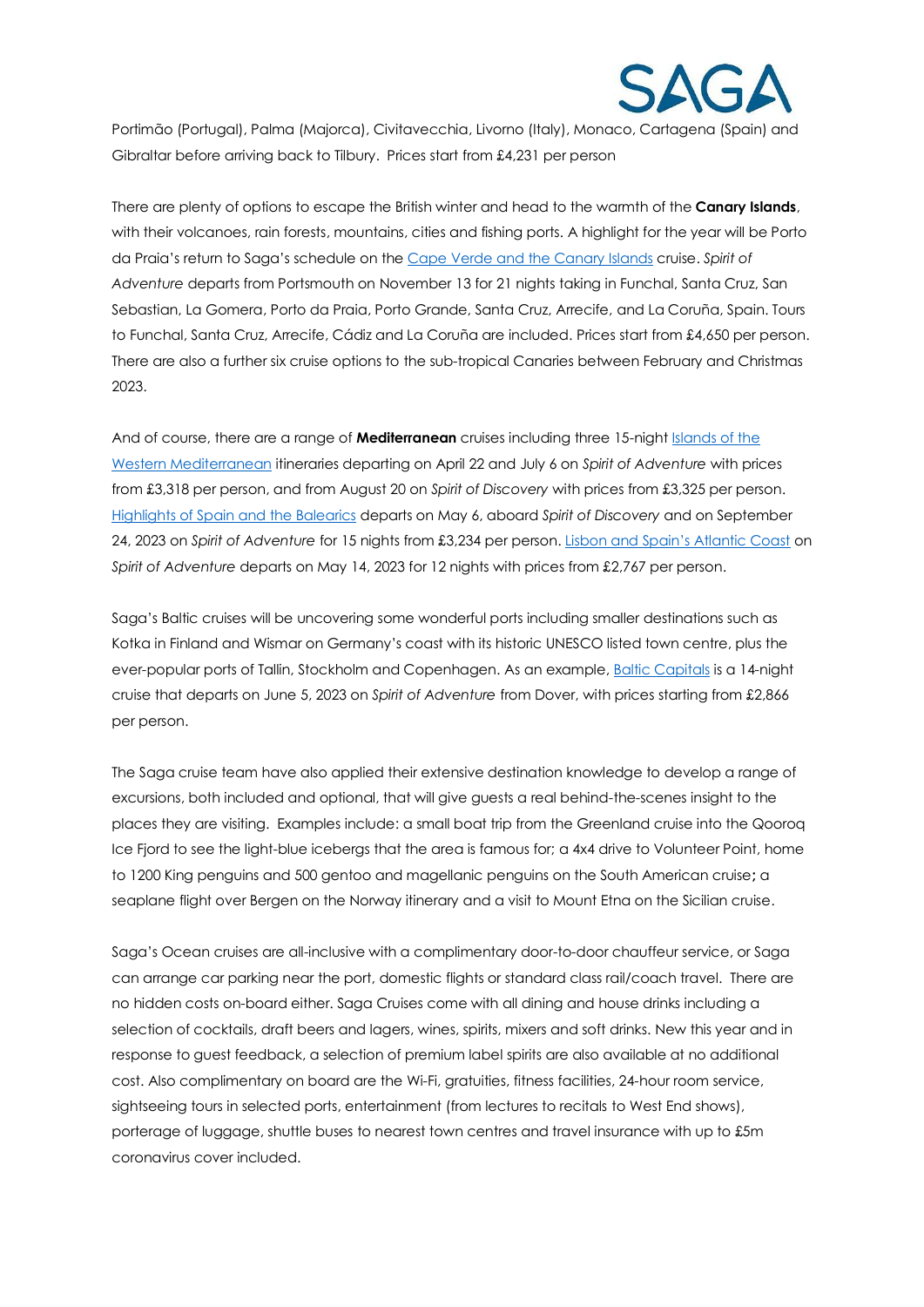

Nigel Blanks, CEO of Saga Cruises, said: "Our guests are already excited about our 2023 schedule and so are we. We are offering a range of cruises from our 78-night South American itinerary, through to the shorter week-long British Isles and Fjords options, which are a fantastic introduction to cruising for those wanting to try it for the first time. And of course, guests can also choose the ever-popular destinations around the USA and Canada, Mediterranean, Croatia, Iceland, Greenland, Italy and the Canary Islands.

"Our beautiful boutique ocean cruise ships, *Spirit of Discovery* and *Spirit of Adventure*, have been designed with our guests in mind from the décor and the wrap-around promenade through to the numerous restaurants and entertainment facilities. Every cabin has its own private balcony with uninterrupted sea views and everything from the chauffeur service to meals, Wi-Fi and gratuities are included in the price."

Both *Spirit of Adventure* and *Spirit of Discovery* are small by today's ship standards, but clever design and a limit to the number of guests (up to 987) give a real feeling of space and comfort, plus all cabins have their own balconies facing onto the ocean.

Although the ships are very distinctive from one another in décor and style, they both feature five restaurants, bars and a living room. Outdoors there is an observation deck, full wraparound promenade and terrace, pool, sports court and deck games. Entertainment and wellbeing facilities include The Playhouse (a 444-seat theatre with complete unobstructed views seating, home to Saga Cruise's resident performance company), the signature Britannia Lounge with a dance floor and live entertainment, The Library with refreshments, craft and card rooms, The Spa with hydrotherapy pool, sauna, steam and treatment rooms, The Salon, a gym, shop and medical centre.

To book a 2023 Saga ocean cruise, visit [saga.co.uk/cruise](https://travel.saga.co.uk/search?0.739688686351309#app-Search-Tags|[{%22type%22:%22p%22,%22value%22:2,%22description%22:%22Passengers%22}]||app-Search-SortBy|Price%20(lowest)||) or call 0800 092 3660.

Selected destination images are available [here,](https://newsroom.saga.co.uk/resources/f/cruise/cruise-destination-images/saga-2023-ocean-cruises) and cruise ship image[s here.](https://newsroom.saga.co.uk/resources/f/cruise/saga-s-ocean-cruise-ships)

For journalist enquiries, please contact: [sagatravel@headlandconsultancy.com.](mailto:sagatravel@headlandconsultancy.com)

*ends*

## **April 5, 2022**

## **Notes to editors:**

- Terms and conditions apply, check saga.co.uk/cruise for details
- Prices above reflect the current discounts of up to 35% off
- Prices correct at time of sending and subject to availability
- All prices are per person based on two sharing
- Saga's 2023 river cruise schedule will also be released in the coming weeks
- Saga Cruises was the first cruise company to receive Lloyd's Register's highest health and safety award, Shield+. The cruise line has stringent covid safe protocols on board.